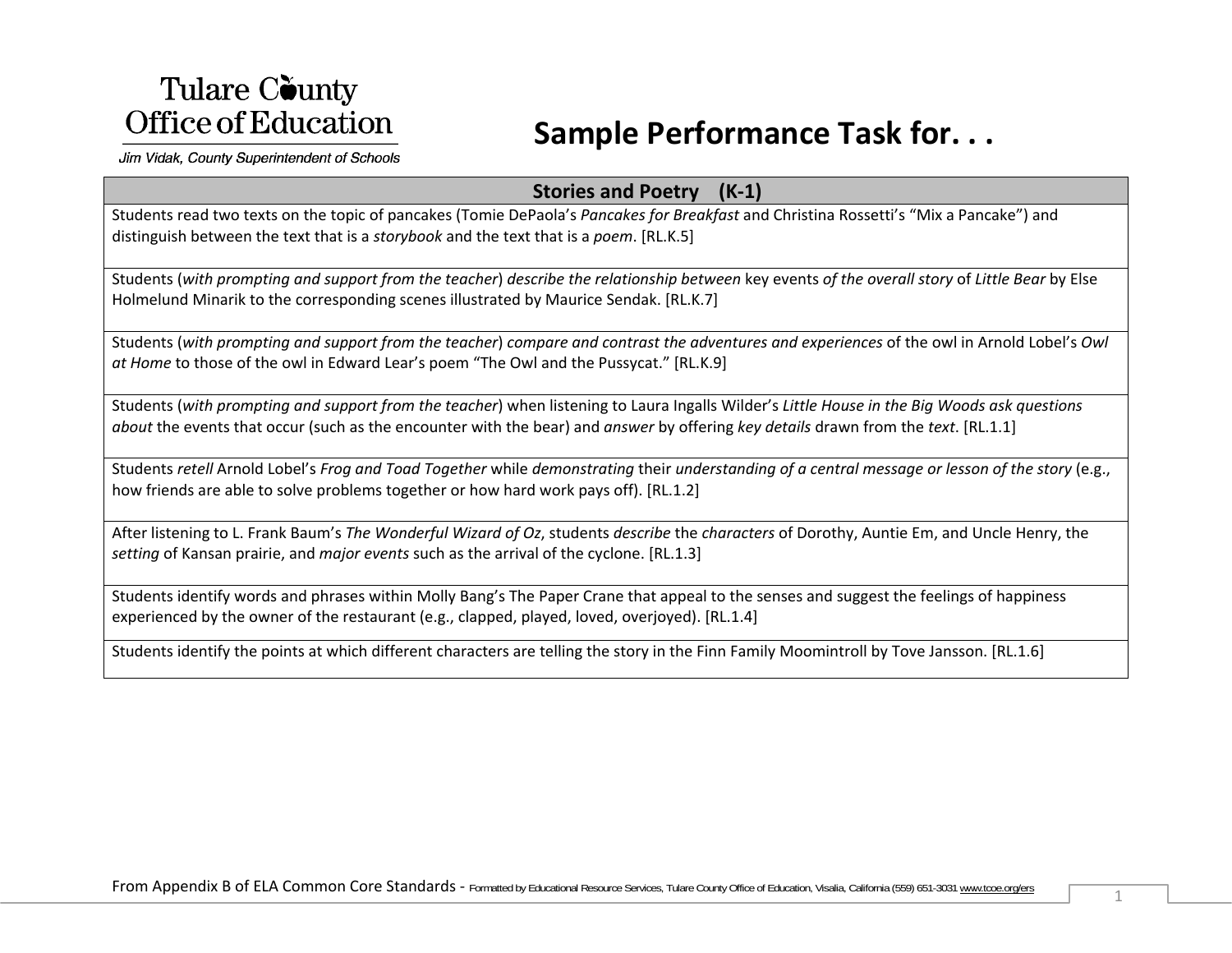## **Sample Performance Task for. . .**

Jim Vidak, County Superintendent of Schools

#### **Informational Texts K ‐1**

Students (with prompting and support from the teacher) read "Garden Helpers" in National Geographic Young Explorers and demonstrate their understanding of the main idea of the text—not all bugs are bad—by retelling key details. [RI.K.2]

Students (with prompting and support from the teacher) describe the connection between drag and flying in Fran Hodgkins and True Kelley's How People Learned to Fly by performing the "arm spinning" experiment described in the text. [RI.K.3]

Students ask and answer questions about animals (e.g., hyena, alligator, platypus, scorpion) they encounter in Steve Jenkins and Robin Page's What Do You Do With <sup>a</sup> Tail Like This? [RI.K.4]

Students identify Edith Thacher Hurd as the author of Starfish and Robin Brickman as the illustrator of the text and define the role and materials each contributes to the text. [RI.K.6]

After listening to Gail Gibbons' Fire! Fire!, students ask questions about how firefighters respond to <sup>a</sup> fire and answer using key details from the text. [RI.1.1]

Students locate key facts or information in Claire Llewellyn's Earthworms by using various text features (head¬ings, table of contents, glossary) found in the text. [RI.1.5]

Students use the illustrations along with textual details in Wendy Pfeffer's From Seed to Pumpkin to describe the key idea of how <sup>a</sup> pumpkin grows. [RI.1.7]

Students *identify* the reasons Clyde Robert Bulla gives in his book *A Tree Is <sup>a</sup> Plant* in *support* of his *point* about the function of roots in germination. [RI.1.8]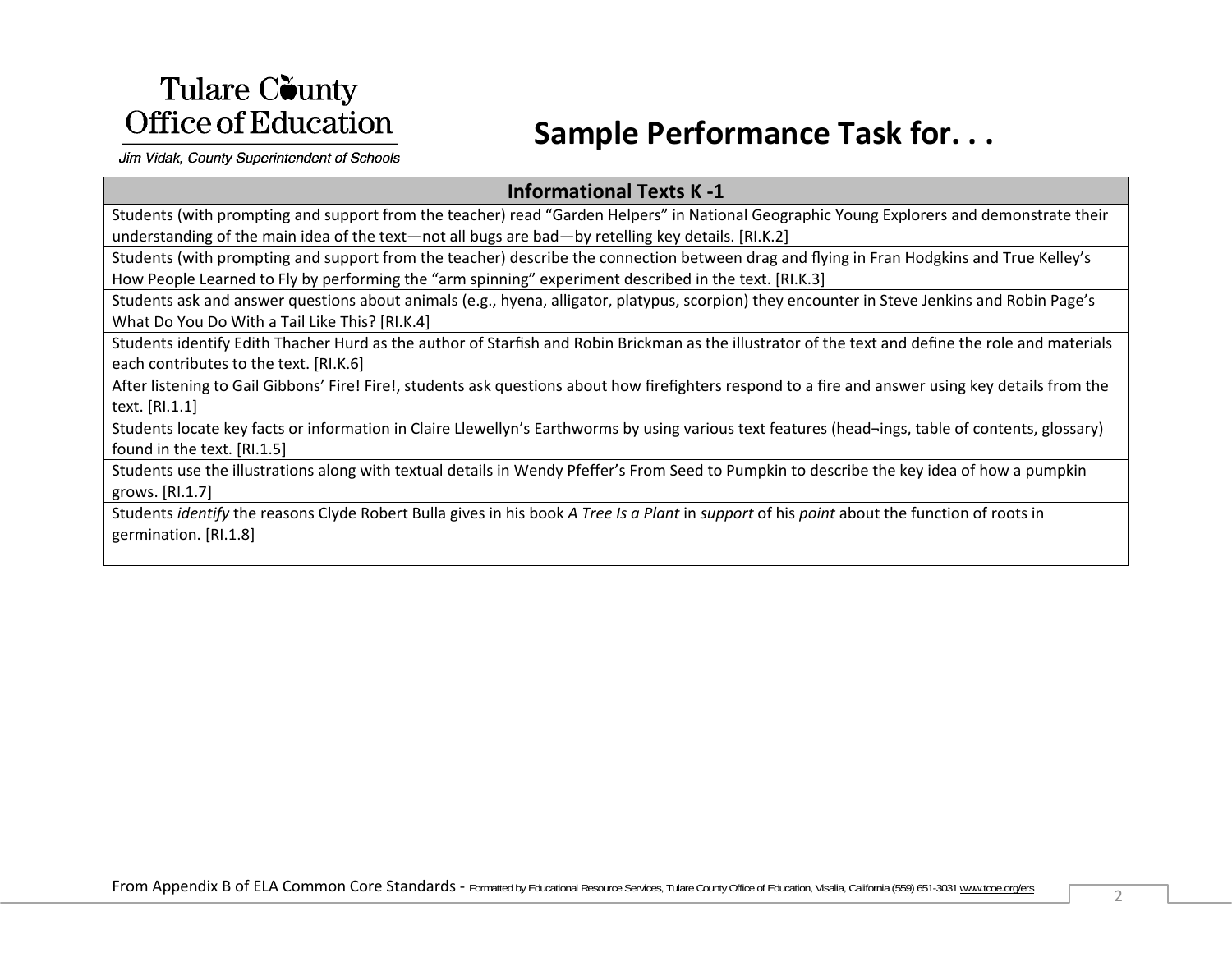### **Sample Performance Task for. . .**

Jim Vidak, County Superintendent of Schools

#### **Stories and Poetry (2‐3)**

Students read *fables* and *folktales from diverse cultures* that represent various origin tales, such as Rudyard Kipling's "How the Camel Got His Hump" and Natalie Babbitt's *The Search for Delicious*, and paraphrase *their central message, lesson, or moral*. [RL.2.2]

Students *describe how the character* of Bud in Christopher Paul Curtis' story *Bud, Not Buddy responds* to <sup>a</sup> *major event* in his life of being placed in <sup>a</sup> foster home. [RL.2.3]

Students *describe the overall story structure* of *The Thirteen Clocks* by James Thurber, *describing how* the interactions of the characters of the Duke and Princess Saralinda *introduce the beginning of the story* and how the suspenseful plot comes to an *end*. [RL.2.5]

Students ask and answer questions regarding the plot of Patricia MacLachlan's Sarah, Plain and Tall, explicitly referring to the book to form the *basis for their* answers. [RL.3.1]

Students read Paul Fleischman's poem "Fireflies," determining the meaning of *words and phrases in* the poem, particularly focusing on identifying his use of *nonliteral language* (e.g., "light is the ink we use") and talking about how it suggests meaning. [RL.3.4]

When discussing E. B. White's book Charlotte's Web, students distinguish their own point of view regarding Wilbur the Pig from that of Fern Arable as well as from that of the narrator. [RL.3.6]

Students explain how Mark Teague's illustrations contribute to what is conveyed in Cynthia Rylant's Poppleton in Winter to create the mood *and emphasize aspects of characters and setting in the story. [RL.3.7]*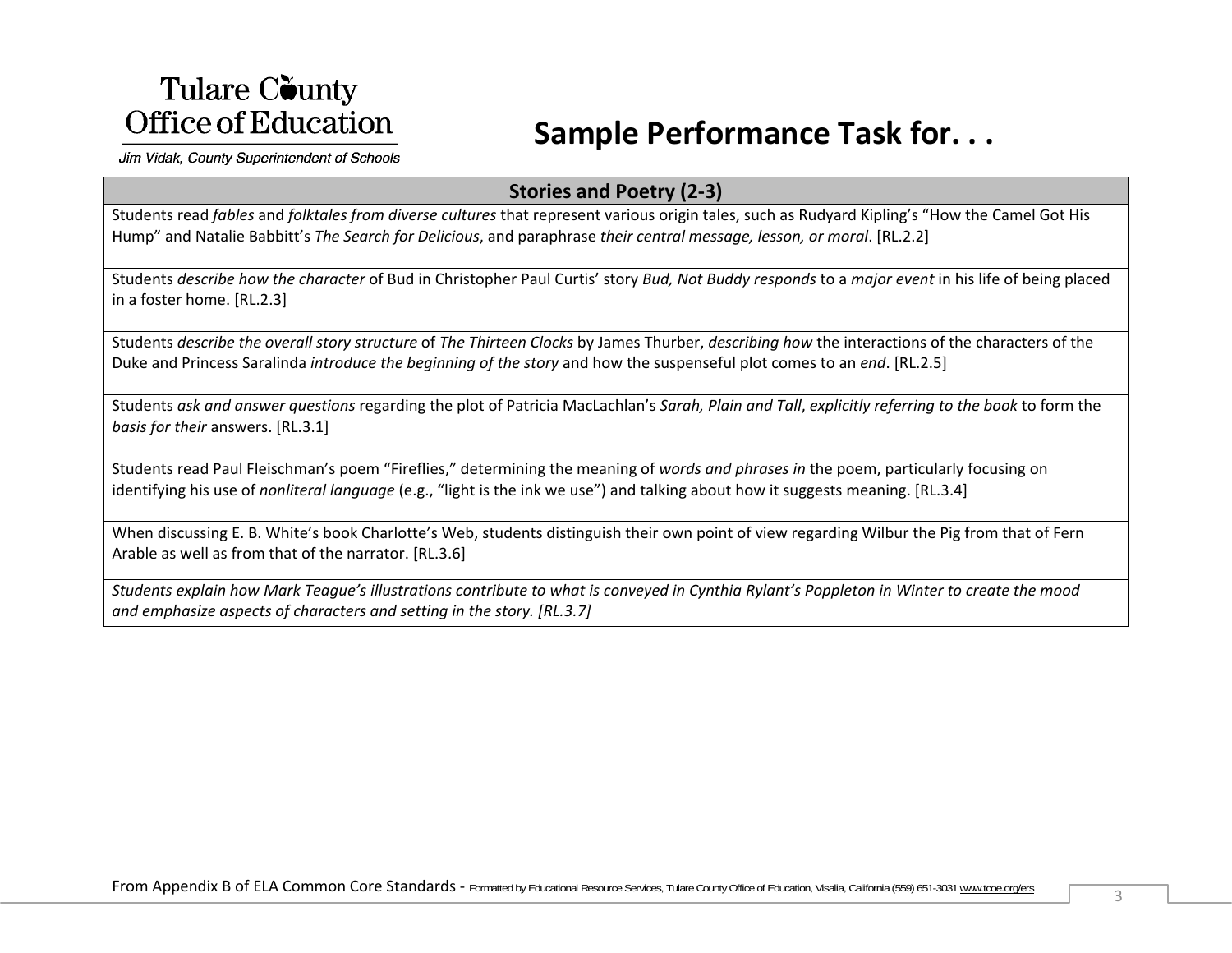## **Sample Performance Task for. . .**

Jim Vidak, County Superintendent of Schools

#### **Informational Texts (2‐3)**

Students read Aliki's description of *A Medieval Feast* and *demonstrate* their *understanding* of all that goes into such an *event* by *asking questions* pertaining to *who*, *what*, *where*, *when*, *why*, and *how* such <sup>a</sup> meal happens and by *answering using key details*. [RI.2.1]

Students *determine the meanings of words and phrases* encountered in Sarah L. Thomson's *Where Do Polar Bears Live?,* such as *cub, den,* , and *the Arctic*. [RI.2.4]

Students read Selby Beeler's *Throw Your Tooth on the Roof: Tooth Traditions Around the World* and *identify what* Beeler *wants to answer* as well as explain the *main purpose of the text*. [RI.2.6]

Students *explain how the specific image* of a soap bubble and *other* accompanying *illustrations* in Walter Wick's A Drop of Wat*er: A Book of Science and Wonder contribute to and clarify* their understanding of bubbles and water. [RI.2.7]

Students *describe the reasons* behind Joyce Milton's statement that bats are nocturnal in her *Bats: Creatures of the Night* and how she *supports the points* she is *making in the text*. [RI.2.8]

Students *explain how the main idea* that Lincoln had "many faces" in Russell Freedman's *Lincoln: A Photobiography* is support*ed by key details* in the text. [RI.3.2]

Students read Robert Coles's retelling of *a series of historical events* in *The Story of Ruby Bridges. Using* their knowledge of how *cause and effect* gives order to *events*, they *use* specific *language* to *describe* the *sequence* of events that leads to Ruby desegregating her school. [RI.3.3]

Students *use text features*, such as the table of contents and headers, found in Aliki's text *Ah, Music!* to identify relevant sections and *locate information relevant to <sup>a</sup> given topic* (e.g., rhythm, instruments, harmony) *quickly and efficiently*. [RI.3.5]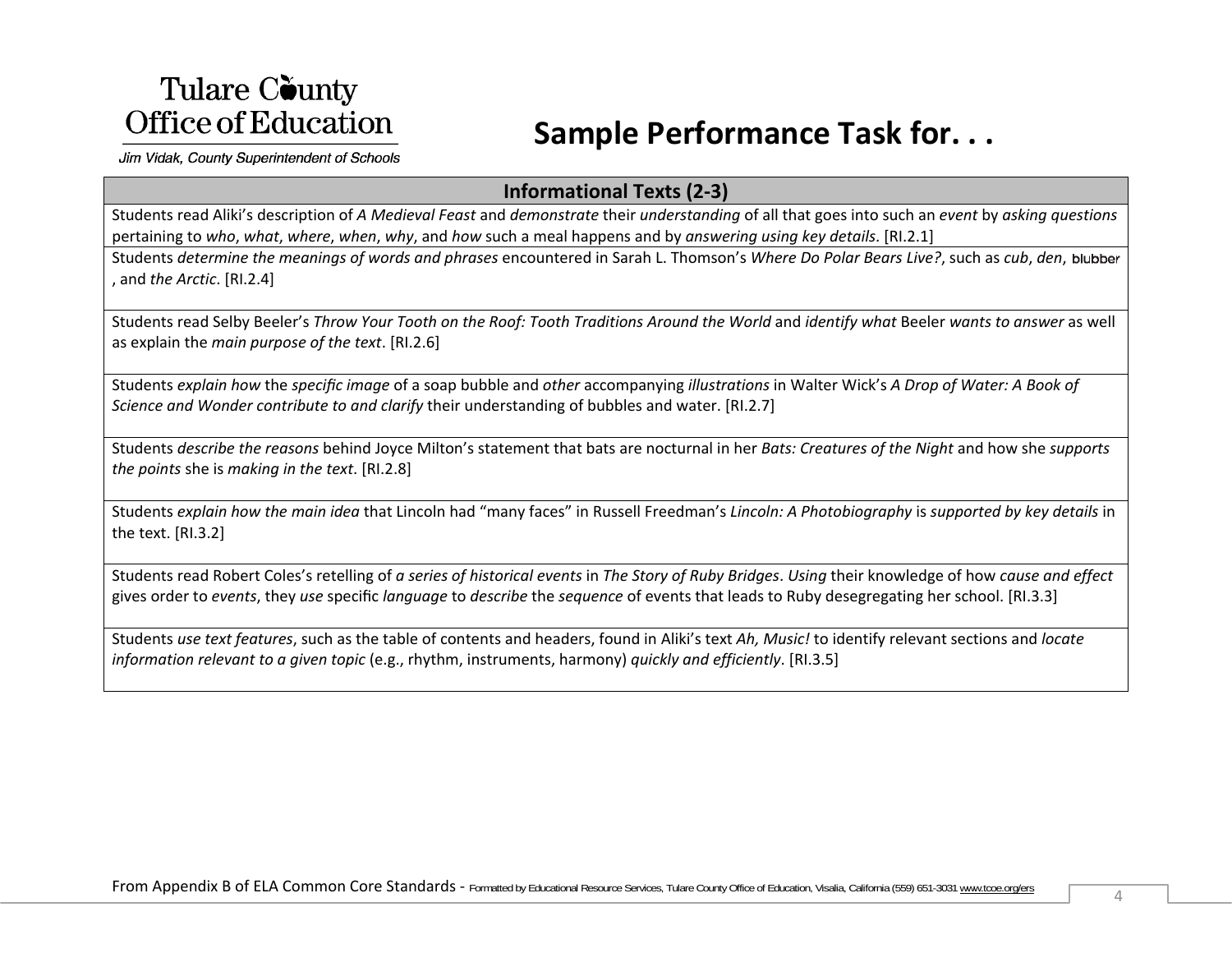### **Sample Performance Task for. . .**

Jim Vidak, County Superintendent of Schools

#### **Stories and Poetry (4‐5)**

Students *explain* the selfish behavior by Mary and make *inferences* regarding the impact of the cholera outbreak in Frances Hodgson Burnett's *The Secret Garden* by *explicitly referring to details and examples from the text*. [RL.4.1]

Students read Natalie Babbitt's *Tuck Everlasting* and *describe in depth* the idyllic *setting* of the story, *drawing on specific details in the text*, from the color of the sky to the sounds of the pond, to describe the scene. [RL.4.3]

Students *refer to the structural elements (e.g., verse, rhythm, meter) of* Ernest Lawrence Thayer's "Casey at the Bat" when analyzing the *poem* and contrasting the impact and *differences* of those *elements* to <sup>a</sup> *prose* summary of the *poem*. [RL.4.5]

Students *make connections between the visual presentation* of John Tenniel's illustrations *in* Lewis Carroll's *Alice's Adventures in Wonderland* and the text of the story to *identify* how the pictures of Alice reflect *specific descriptions* of her *in the text*. [RL.4.7]

Students *summarize* the plot of Antoine de Saint‐Exupéry's *The Little Prince* and then reflect on the *challenges* facing the *characters in the story* while employing those and other *details in the text* to discuss the value of inquisitiveness and exploration as *<sup>a</sup> theme* of the *story*. [RL.5.2]

Students *determine the meaning of* the *metaphor* of <sup>a</sup> cat in Carl Sandburg's poem "Fog" and contrast that *figurative language* to the meaning of the *simile* in William Blake's "The Echoing Green." [RL.5.4]

Students *describe how the narrator's point of view* in Walter Farley's T*he Black Stallion influences how events are described* and how the reader perceives the character of Alexander Ramsay, Jr. [RL.5.6]

Students *compare and contrast* coming‐of‐age *stories* by Christopher Paul Curtis (*Bud, Not Buddy*) and Louise Erdrich (*The Birchbark House*) by identifying *similar themes* and examining the stories' *approach* to the topic of growing up. [RL.5.9]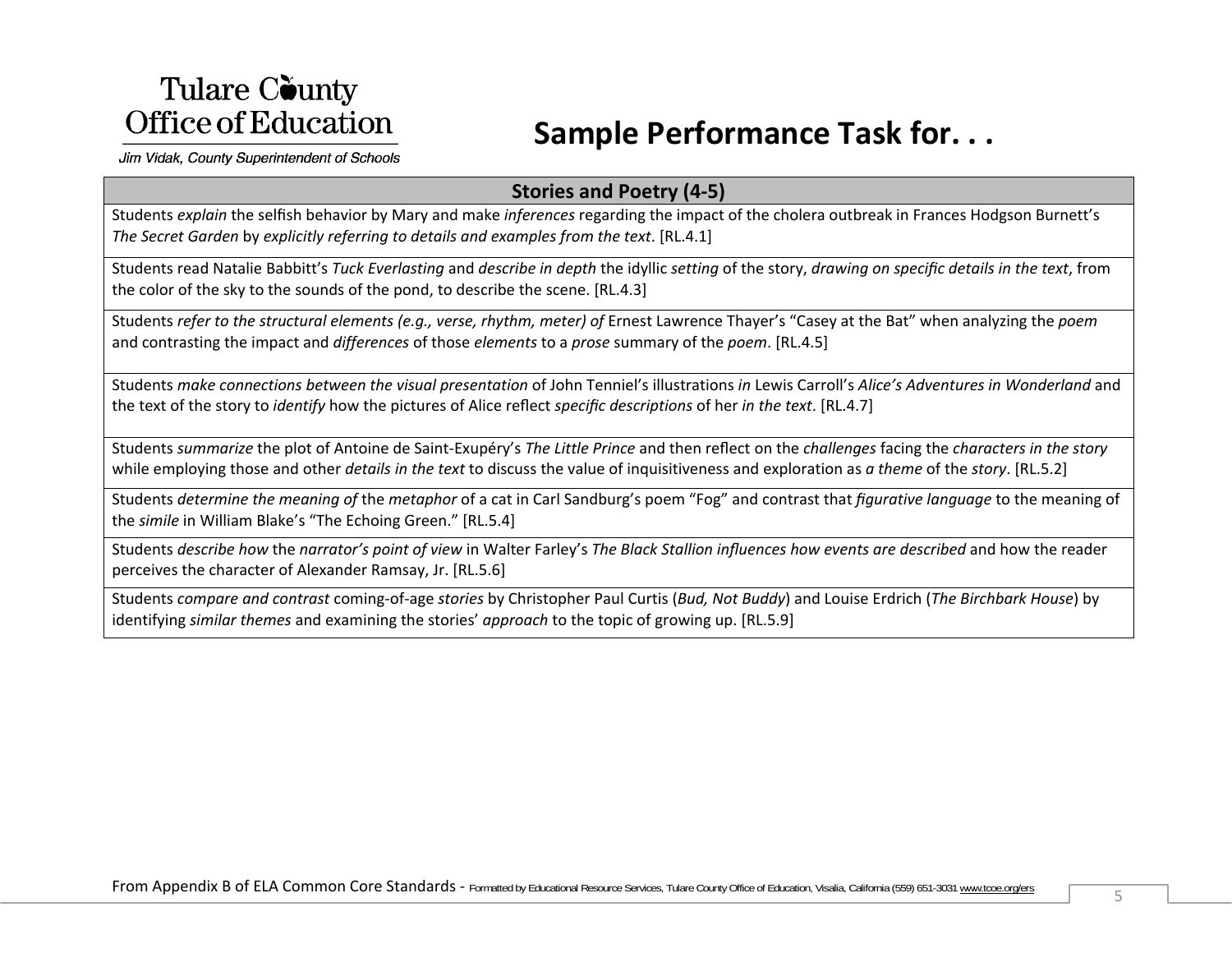### **Sample Performance Task for. . .**

Jim Vidak, County Superintendent of Schools

#### **Informational Texts (4–5)**

Students *determine the main idea* of Colin A. Ronan's "Telescopes" and create <sup>a</sup> *summary* by *explaining how key details support* his distinctions regarding different types of telescopes. [RI.4.2]

Students determine the meaning of domain-specific words or phrases, such as crust, mantle, magma, and lava, and important general academic *words and phrases* that appear in Seymour Simon's Volcanoes. [RI.4.4]

Students *compare and contrast <sup>a</sup> firsthand account* of African American ballplayers in the Negro Leagues to *<sup>a</sup> secondhand account* of their treatment found in books such as Kadir Nelson's *We Are the Ship: The Story of Negro League Baseball*, attending to the *focus* of each account *and the information provided* by each. [RI.4.6]

Students interpret the visual chart that accompanies Steve Otfinoski's The Kid's Guide to Money: Earning It, Saving It, Spending It, Growing It, *Sharing It* and *explain how the information* found within it *contributes to an understanding of* how to create <sup>a</sup> budget. [RI.4.7]

Students *explain how Melvin Berger uses reasons and evidence* in his book *Discovering Mars: The Amazing Story of the Red Planet to support particular points* regarding the topology of the planet. [RI.4.8]

Students *quote accurately and explicitly from* Leslie Hall's "Seeing Eye to Eye" to *explain statements* they make and ideas they *infer* regarding sight and light. [RI.5.1]

Students *explain the relationship between* time and clocks using *specific information* drawn from Bruce Koscielniak's A*bout Time: A First Look at Time and Clocks*. [RI.5.3]

Students identify *the overall structure of ideas, concepts, and information* in Seymour Simon's *Horses* (based on factors such as their speed and color) and *compare and contrast* that scheme to the one employed by Patricia Lauber in her book *Hurricanes: Earth's Mightiest Storms*. [RI.5.5]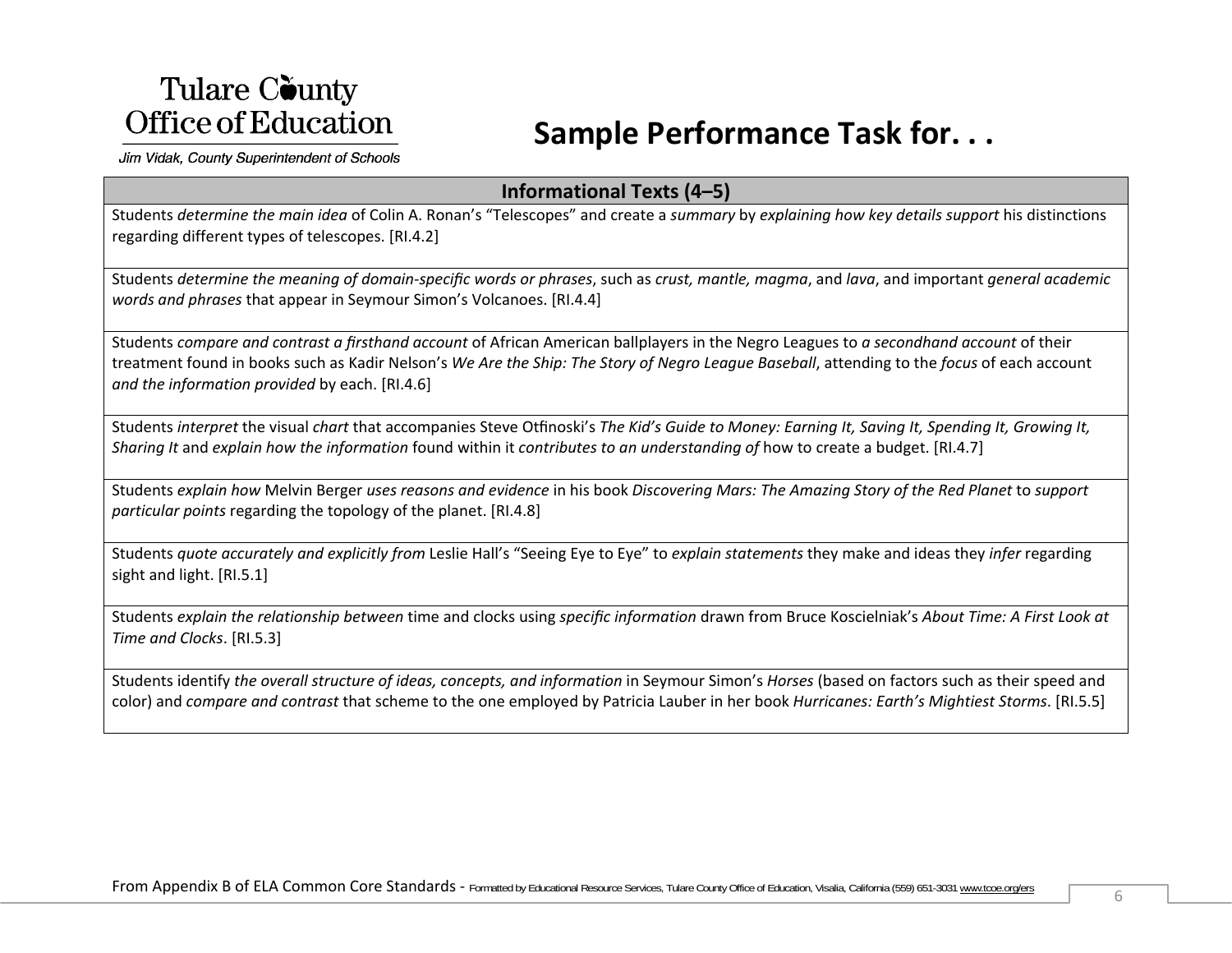### **Sample Performance Task for. . .**

Jim Vidak, County Superintendent of Schools

#### **Stories, Drama, and Poetry (6‐8)**

Students *cite explicit textual evidence* as well as draw *inferences* about the drake and the duck from Katherine Paterson's *The Tale of the Mandarin Ducks to support* their *analysis* of the perils of vanity. [RL.6.1]

Students *analyze how* the opening *stanza* of Robert Frost's "The Road Not Taken" *structures* the rhythm and meter for the poem and how the *themes* introduced by the speaker *develop* over the course *of the text*. [RL.6.5]

Students *explain how* Sandra Cisneros's choice of words *develops the point of view of the* young *speaker in* her story "Eleven." [RL.6.6]

Students *compare and contrast* the effect Henry Wadsworth Longfellow's *poem* "Paul Revere's Ride" has on them to the effect they experience from <sup>a</sup> *multimedia* dramatization of the event presented in an interactive digital map (http://www.paulreverehouse.org/ride/), *analyzing* the impact of different *techniques* employed that are *unique to each medium*. [RL.6.7]

Students *analyze* how the playwright Louise Fletcher uses *particular elements of drama* (e.g., setting and dialogue) to create dramatic tension in her play *Sorry, Wrong Number*. [RL.7.3]

Students *compare and contrast* Laurence Yep's *fictional portrayal of* Chinese immigrants in turn‐of‐the‐twentieth‐century San Francisco in *Dragonwings* to *historical accounts of the same period* (using materials detailing the 1906 San Francisco earthquake) in order to glean <sup>a</sup> deeper *understanding* of *how authors use or alter historical sources* to create <sup>a</sup> sense of *time* and *place* as well as make fictional *characters* lifelike and real. [RL.7.9]

Students *summarize the development* of the morality of Tom Sawyer in Mark Twain's novel of the same name and analyze its connection to themes of accountability and authenticity by noting how it is conveyed *through characters, setting, and plot*. [RL.8.2]

Students *analyze* Walt Whitman's "O Captain! My Captain!" to uncover the poem's *analogies* and *allusions*. They *analyze the impact of specific word choices* by Whitman, such as *rack* and *grim*, and *determine* how they contribute to the overall *meaning and tone* of the poem. [RL.8.4]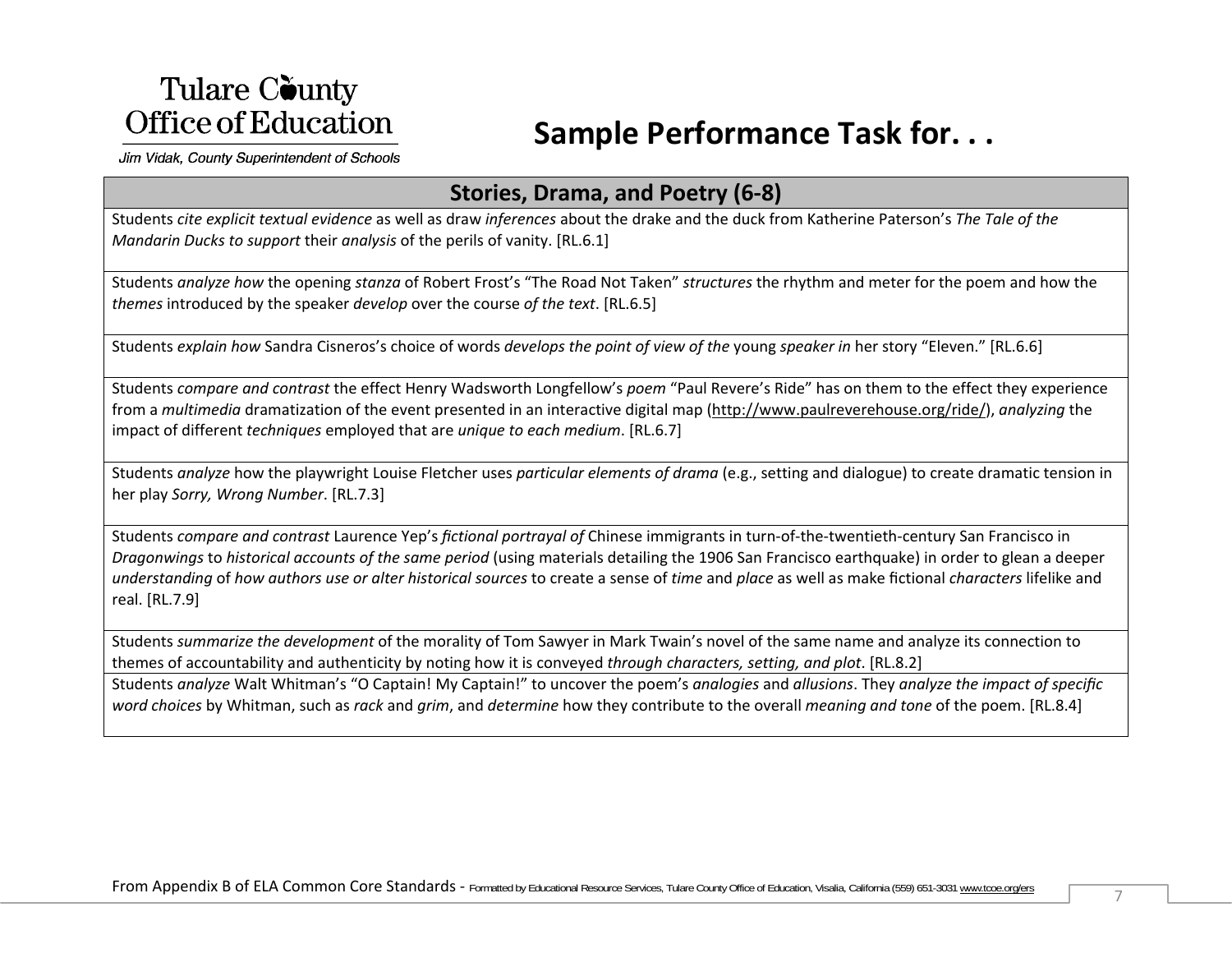## **Sample Performance Task for. . .**

Jim Vidak, County Superintendent of Schools

#### **Informational Texts: English Language Arts (6‐8)**

Students *analyze in detail how* the early years of Harriet Tubman (as related by author Ann Petry) contributed to her later becoming <sup>a</sup> conductor on the Underground Railroad, attending to how the author *introduces, illustrates, and elaborates* upon the events in Tubman's life. [RI.6.3]

Students *trace* the line of *argument* in Winston Churchill's "Blood, Toil, Tears and Sweat" address to Parliament and *evaluate* his *specific claims* and opinions *in the text*, *distinguishing* which *claims* are *supported by* facts, *reasons, and evidence*, and which *are not*. [RI.6.8]

Students *determine* the *figurative and connotative meanings* of *words* such as *wayfaring, laconic*, and *taciturnity* as well as of *phrases* such as hold his peace in John Steinbeck's *Travels with Charley: In Search of America.* They analyze how Steinbeck's *specific word choices* and diction impact the *meaning and tone* of his writing and the characterization of the individuals and places he describes. [RI.7.4]

Students *determine* the *point of view* of John Adams in his "Letter on Thomas Jefferson" and *analyze how* he *distinguishes* his position *from* an alternative approach articulated by Thomas Jefferson. [RI.7.6]

Students *provide an objective summary of* Frederick Douglass's Narrative. They *analyze* how *the central idea* regarding the evils of slavery is *conveyed through supporting ideas* and *developed over the course of the text*. [RI.8.2]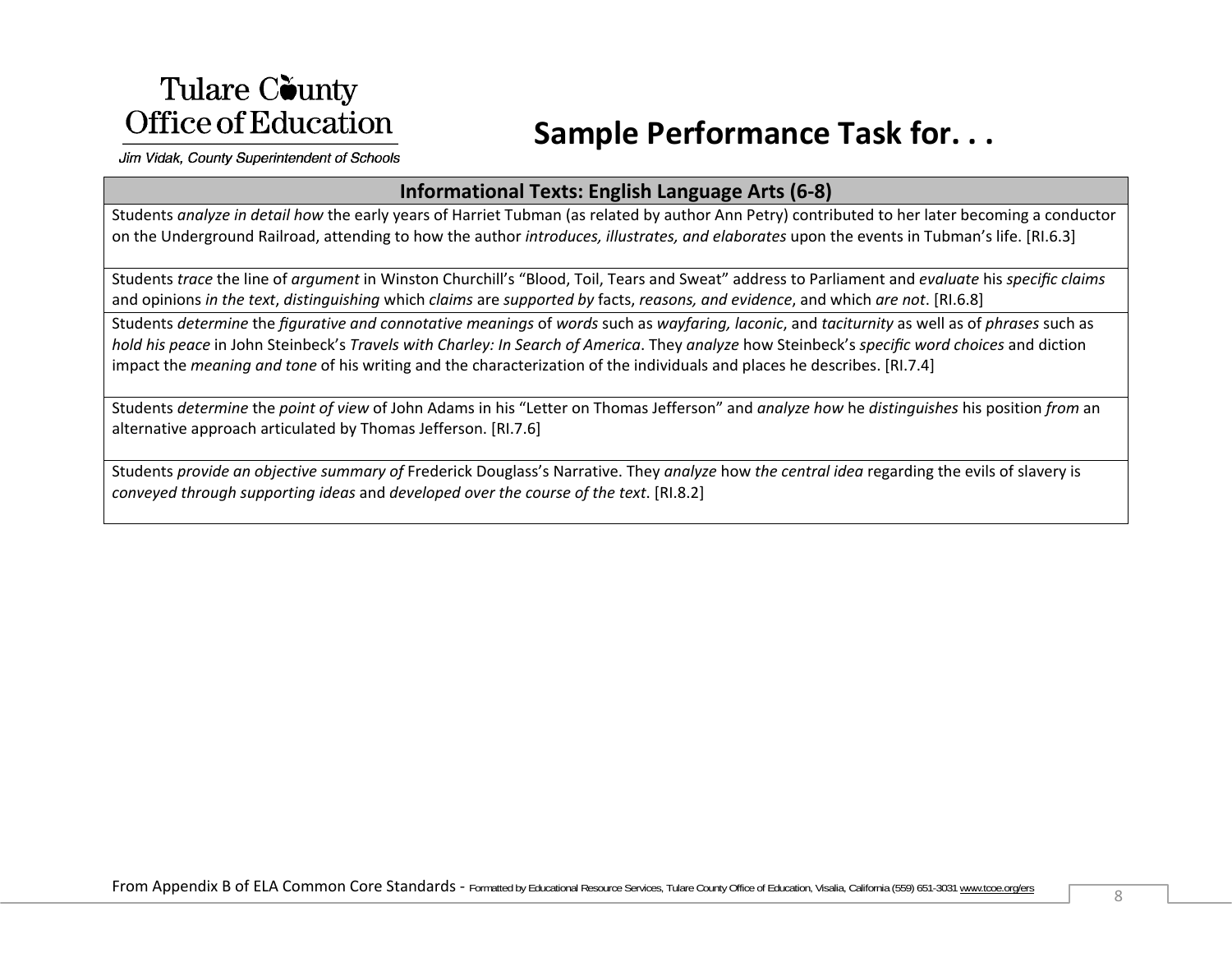## **Sample Performance Task for. . .**

Jim Vidak, County Superintendent of Schools

#### **Informational Texts: History/Social Studies & Science, Mathematics, and Technical Subjects (6‐8)**

Students analyze the governmental structure of the United States and *support* their *analysis* by *citing specific textual evidence* from *primary sources* such as the Preamble and First Amendment of the U.S. Constitution as well as secondary sources such as Linda R. Monk's *Words We Live By: Your Annotated Guide to the Constitution*. [RH.6–8.1]

Students learn about fractal geometry by reading Ivars Peterson and Nancy Henderson's *Math Trek: Adventures in the Math Zone* and then generate their own fractal geometric structure by *following the multistep procedure* for creating <sup>a</sup> Koch's curve. [RST.6–8.3]

Students *describe how* Russell Freedman in his book *Freedom Walkers: The Story of the Montgomery Bus Boycott* integrates and *presents information* both *sequentially* and *causally* to explain how the civil rights movement began. [RH.6–8.5]

Students evaluate Jim Murphy's The Great Fire to identify which aspects of the text (e.g., loaded language and the inclusion of particular facts) *reveal* his purpose; presenting Chicago as <sup>a</sup> city that was "ready to burn." [RH.6–8.6]

Students integrate the quantitative or technical information expressed in the text of David Macaulay's Cathedral: The Story of Its Construction with the information conveyed by the *diagrams* and *models* Macaulay *provides*, developing <sup>a</sup> deeper understanding of Gothic architecture. [RST.6–8.7]

Students construct a holistic picture of the history of Manhattan by *comparing and contrasting the information gained from* Donald Mackay's *The Building of Manhattan* with the *multimedia sources* available on the "Manhattan on the Web" portal hosted by the New York Public Library (http://legacy.www.nypl.org/branch/manhattan/index2.cfm?Trg=1&d1=865). [RST.6–8.9]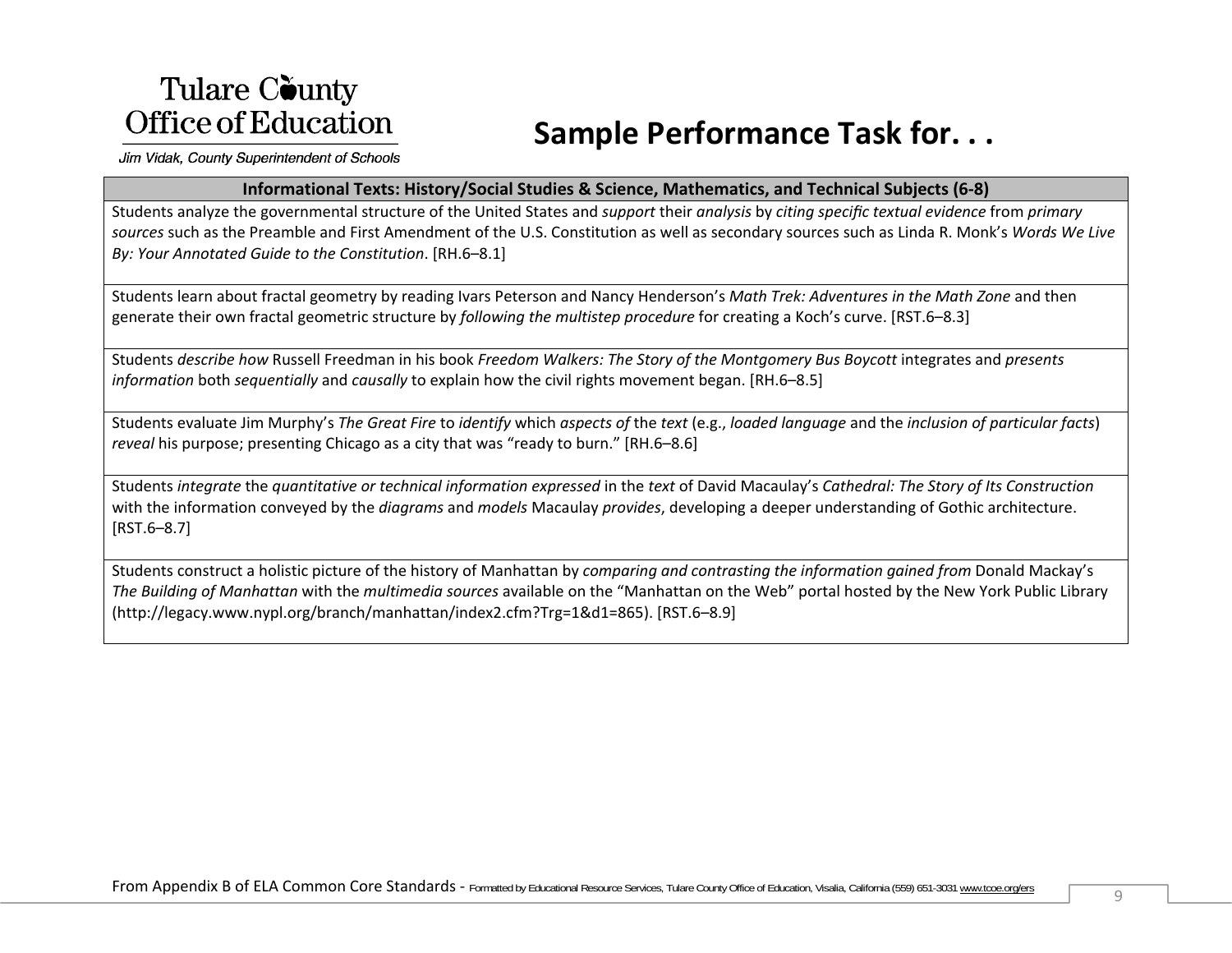## **Sample Performance Task for. . .**

Jim Vidak, County Superintendent of Schools

#### **Stories, Drama, and Poetry (9 – 10)**

Students *analyze in detail the theme* of relationships between mothers and daughters and how that *theme develops over the course of* Amy Tan's The Joy Luck Club. Students search the text for specific details that show how the theme emerges and how it is shaped and refined over the course of the novel. [RL.9–10.2]

Students *analyze how* the *character* of Odysseus from Homer's *Odyssey*—a "man of twists and turns"—reflects *conflicting motivations* through his *interactions with other characters* in the epic poem. They articulate how his conflicting loyalties during his long and complicated journey home from the Trojan War both *advance the plot* of Homer's epic and *develop themes*. [RL.9–10.3]

Students *analyze* how Michael Shaara in his Civil War novel *The Killer Angels* creates <sup>a</sup> sense of *tension* and even *surprise* regarding the outcome of events at the Battle of Gettysburg through *pacing, ordering of events, and* the overarching *structure* of the novel. [RL.9–10.5]

Students *analyze how* artistic *representations* of Ramses II (the pharaoh who reigned during the time of Moses) vary, basing their analysis on *what is emphasized or absent in different* treatments of the pharaoh in works of art (e.g., images in the British Museum) and in Percy Bysshe Shelley's poem "Ozymandias." [RL.9–10.7]

Students analyze how the Japanese filmmaker Akira Kurosawa in his film *Throne of Blood draws on and trans-forms Shakespeare's play Macbeth* in order to develop <sup>a</sup> similar plot set in feudal Japan. [RL.9–10.9]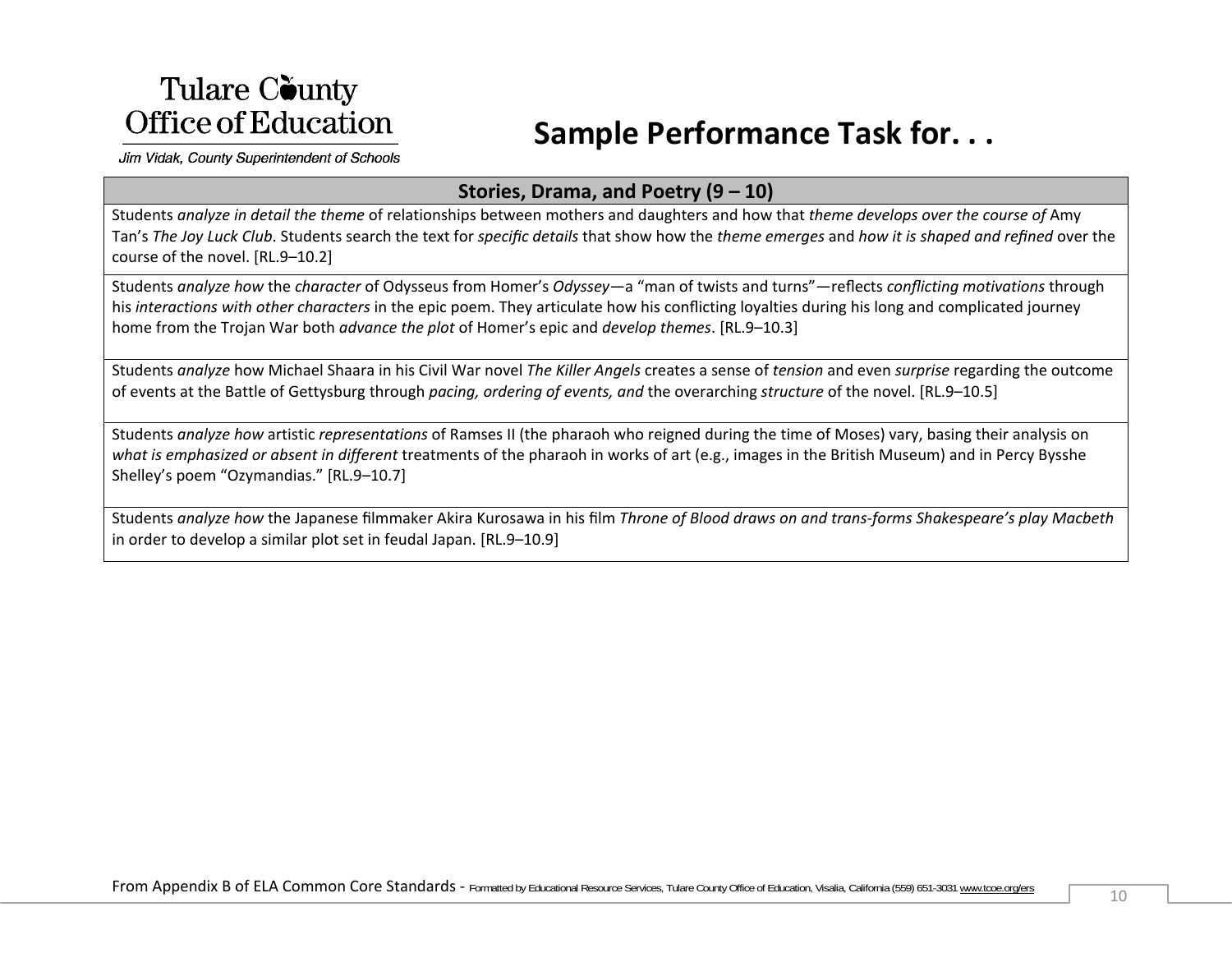## **Sample Performance Task for. . .**

Jim Vidak, County Superintendent of Schools

#### **Informational Texts: English Language Arts (9‐10)**

Students *analyze how* Abraham Lincoln in his "Second Inaugural Address" *unfolds* his examination of the *ideas* that led to the Civil War, paying particular attention to the order in which the points are made, how Lincoln introduces and develops his points, and the connections that are *drawn between them*. [RI.9–10.3]

Students determine the purpose and point of view in Martin Luther King, Jr.'s, "I Have <sup>a</sup> Dream" speech and analyze how King uses rhetoric to advance his position. [RI.9–10.6]

Students *evaluate* the *argument and specific claims* about the "spirit of liberty" in Learned Hand's "I Am an American Day Address," *assessing the relevance and sufficiency of the evidence and the validity of his reasoning*. [RI.9–10.8]

Students compare George Washington's Farewell Address to other foreign policy statements, such as the Monroe Doctrine, and *analyze* how both texts *address similar themes and concepts* regarding "entangling alliances." [RI.9–10.9]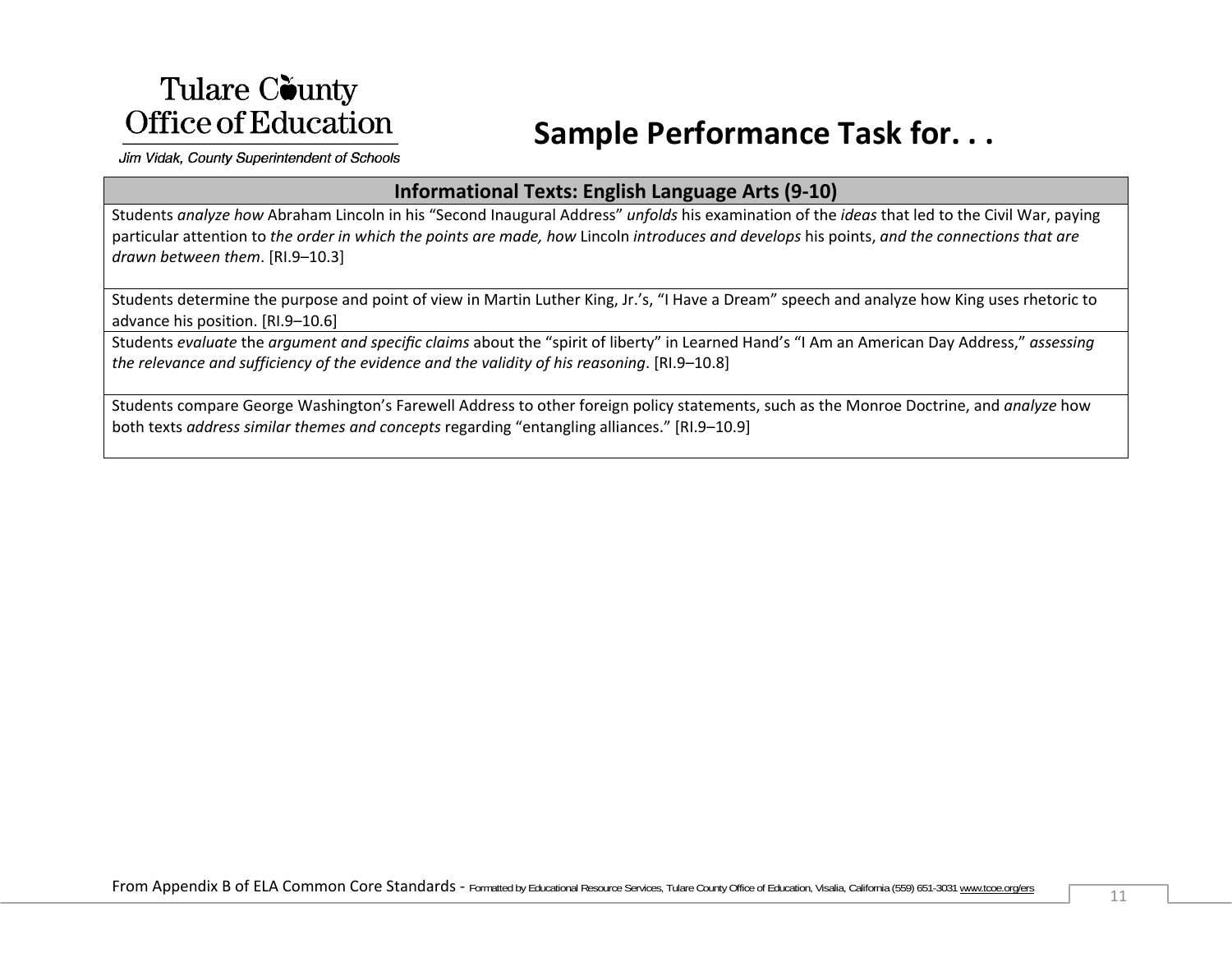## **Sample Performance Task for. . .**

Jim Vidak, County Superintendent of Schools

#### **Informational Texts: History/Social Studies & Science, Mathematics and Technical Subjects ( 9‐10)**

Students *cite specific textual evidence* from Annie J. Cannon's "Classifying the Stars" *to support* their *analysis of* the scientific importance of the discovery that light is composed of many colors. Students *include* in their *analysis precise details* from the text (such as Cannon's repeated use of the image of the rainbow) to buttress their explanation. [RST.9–10.1].

Students *determine how* Jearl Walker clarifies the *phenomenon* of acceleration in his essay "Amusement Park Physics," *accurately summarizing* his *conclusions* regarding the physics of roller coasters *and tracing* how *sup‐porting details* regarding the *processes* of rotational dynamics and energy conversion are incorporated in his explanation. [RST.9–10.2]

Students *determine the meaning of words* such as *quadrant, astrolabe, equator*, and *horizon line* in Joan Dash's *The Longitude Prize* as well as *phrases* such as *dead reckoning* and *sailing the parallel* that reflect *social aspects of history*. [RH.9–10.4]

Students *compare the* similarities and differences in *point of view* in works by Dee Brown and Evan Connell regarding the Battle of Little Bighorn, analyzing how the authors treat the same event and which details they include and emphasize in their respective accounts. [RH.9–10.6]

Students read in Phillip Hoose's Race to Save Lord God Bird about the attempts scientists and bird‐lovers made to save the ivory‐billed woodpecker from extinction and *assess the extent to which the reasoning and evidence* Hoose presents *supports* his *scientific* analysis of why protecting this particular species was so challenging. [RST.9–10.8]

Students analyze the role of African American soldiers in the Civil War by *comparing and contrasting primary source* materials against *secondary* syntheses such as Jim Haskins's *Black, Blue and Gray: African Americans in the Civil War*. [RH.9–10.9]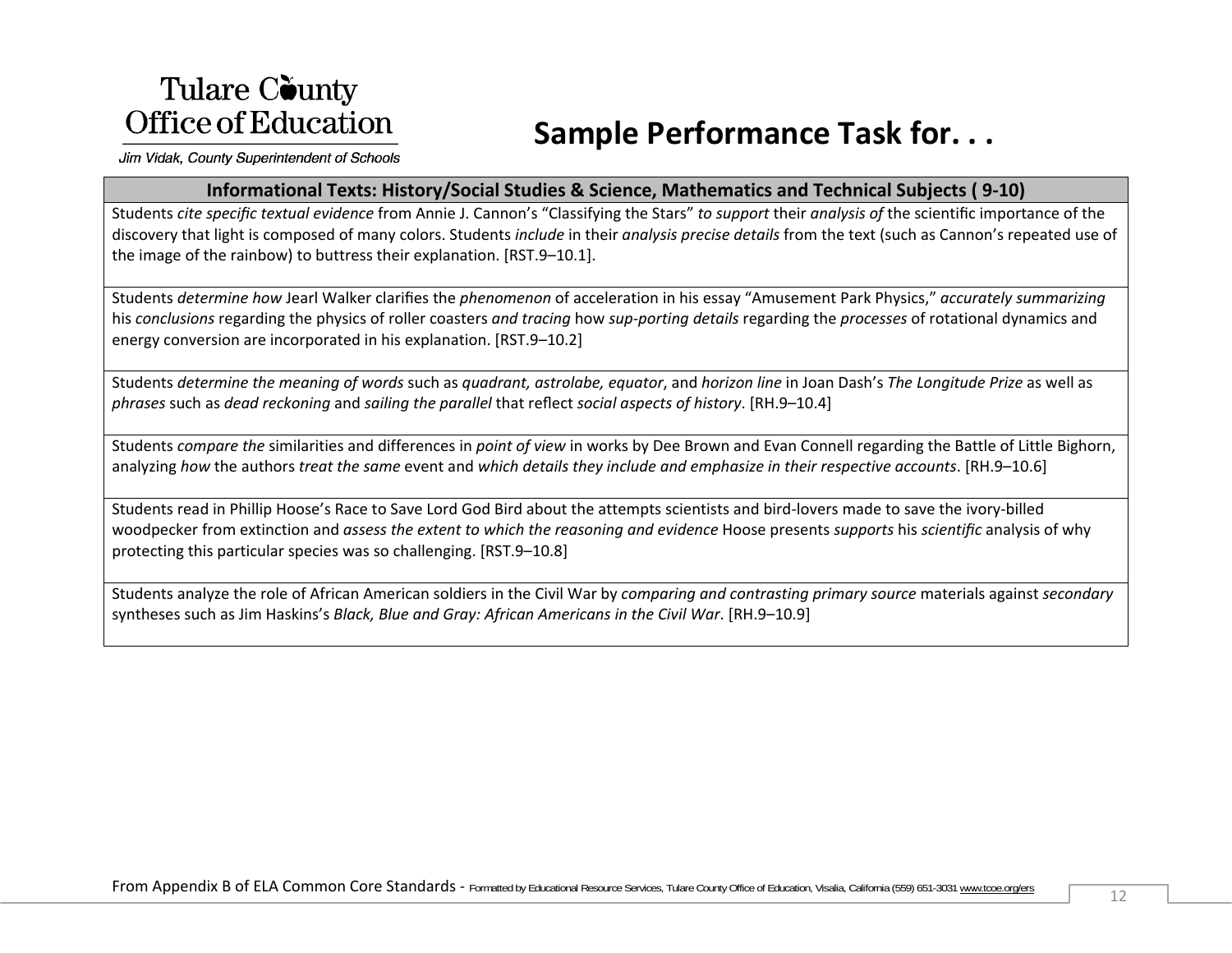## **Sample Performance Task for. . .**

Jim Vidak, County Superintendent of Schools

#### **Stories, Drama, and Poetry (11‐12)**

Students *cite strong and thorough textual evidence* from John Keats's "Ode on <sup>a</sup> Grecian Urn" to *support* their *analysis* of what the poem says explicitly about the urn as well as what can be *inferred* about the urn from *evidence* in the poem. Based on their close reading, students *draw inferences from the text* regarding what meanings the figures decorating the urn convey as well as noting *where the* poem *leaves matters about the urn and its decoration uncertain*. [RL.11–12.1]

Students *provide an objective summary* of F. Scott's Fitzgerald's *Great Gatsby* wherein they analyze how *over the course of the text* different characters try to escape the worlds they come from, including whose help they get and whether anybody succeeds in escaping. [RL.11–12.2]

Students *analyze* the first impressions given of Mr. and Mrs. Bennet in the opening chapter of *Pride and Prejudice* based on *the setting* and how the *characters are introduced*. By comparing these first impressions with their later understanding based on how *the action is ordered* and the *characters develop* over the course of the novel, students understand *the impact of* Jane Austen's *choices* in *relating elements of <sup>a</sup> story*. [RL.11– 12.3]

Students compare and contrast the *figurative and connotative meanings* as well as *specific word choices* in John Donne's "Valediction Forbidding Mourning" and Emily Dickinson's "Because I Would Not Stop for Death" in order to *determine how* the metaphors of the carriage and the compass shape the meaning and tone of each poem. Students analyze the ways both poets use language that is particularly fresh, engaging, or *beautiful* to convey the *multiple meanings* regarding death contained in each *poem*. [RL.11–12.4]

Students *analyze* how Anton Chekhov's choice of *structuring* his *story* "Home" by *beginning* in "midstream" *shapes the meaning of the text* and *contributes to its overall* narrative arc. [RL.11–12.5]

Students *analyze* Miguel de Cervantes's *Don Quixote* and Jean‐Baptiste Poquelin Molière's *Tartuffe* for how *what is directly stated in <sup>a</sup> text differs from what is really meant*, comparing and contrasting the *point of view* adopted by the protagonist in each work. [RL.11–12.6]

Students compare two or more *recorded or live productions* of Arthur Miller's *Death of <sup>a</sup> Salesman* to the written text, *evaluating* how *each version interprets the source text* and debating which aspects of the enacted *interpretations* of the play best capture <sup>a</sup> particular character, scene, or theme. [RL.11–12.7]

Students compare and contrast how the protagonists of Herman Melville's Billy Budd and Nathaniel Haw¬thorne's Scarlet Letter maintain their integrity when confronting authority, and they relate their analysis of that theme to other portrayals in nineteenth- and early-twentieth-century foundational works of American literature they have read. [RL.11–12.9]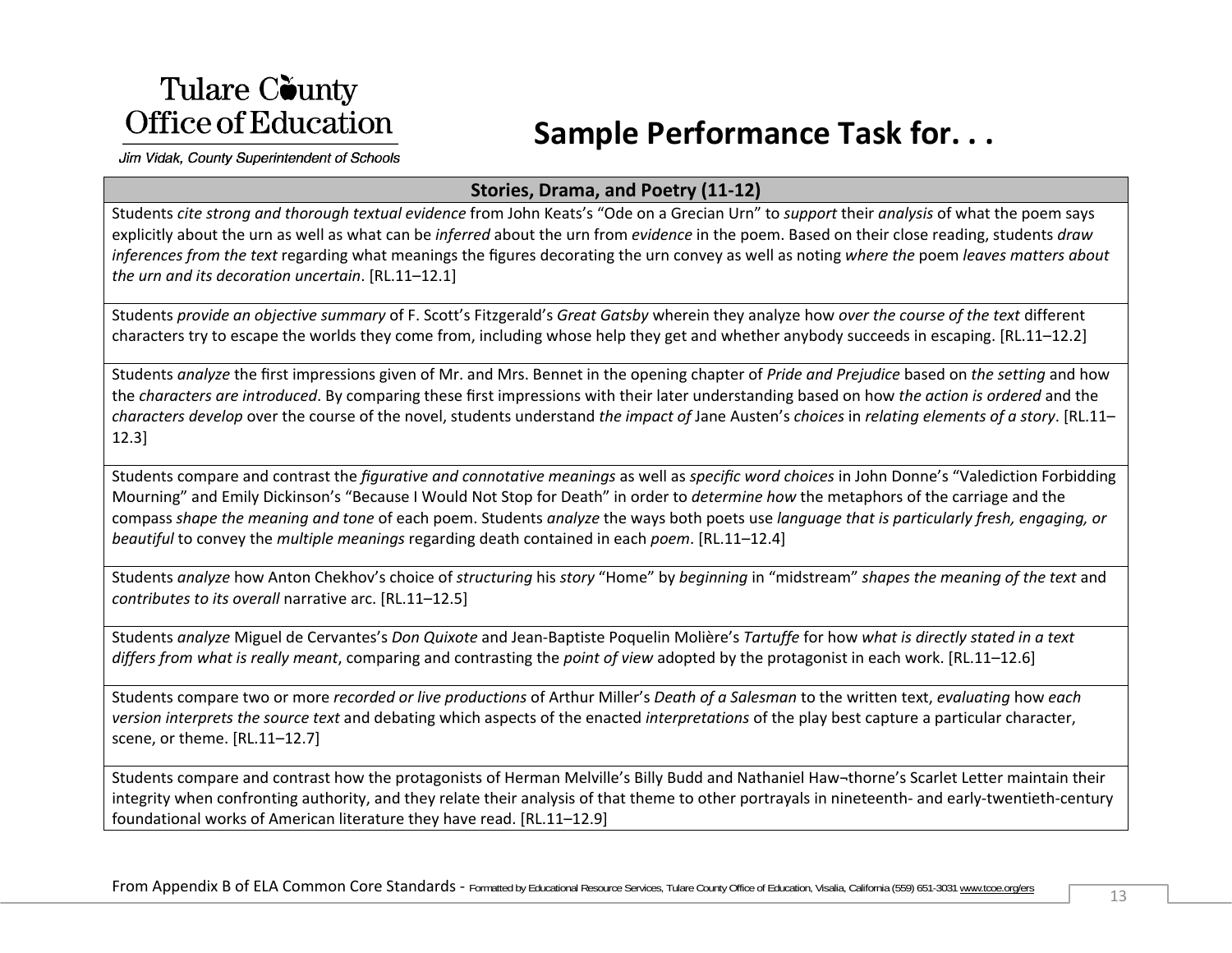## **Sample Performance Task for. . .**

Jim Vidak, County Superintendent of Schools

#### **Informational Texts: English Language Arts (11‐12)**

Students *provide an objective summary* of Henry David Thoreau's *Walden* wherein they *analyze how* he articulates *the central ideas* of living simply and being self‐reliant and how those ideas *interact and build on one another* (e.g., "According to Thoreau, how specifically does moving toward complexity in one's life undermine self‐reliance?") [RI.11–12.2]

Students *analyze how the key term success* is interpreted*, used, and refined over the course of* G. K. Chesterton's essay "The Fallacy of Success." [RI.11–12.4]

Students determine Richard Hofstadter's *purpose and point of view* in his "Abraham Lincoln and the Self‐Made Myth," *analyzing* how both Hofstadter's *style* and *content contribute* to the *eloquent* and *powerful* contrast he draws between the younger, ambitious Lincoln and the sober, more reflective man of the presidential years. [RI.11–12.6]

Students *delineate* and *evaluate* the *argument* that Thomas Paine makes in *Common Sense*. They *assess the reasoning* present in his analysis, including the *premises and purposes* of his essay. [RI.11–12.8]

Students *analyze* Thomas Jefferson's Declaration of Independence, identifying its *purpose* and evaluating *rhetorical features* such as the listing of grievances. Students compare and contrast the *themes* and argument found there to those of other *U.S. documents of historical and literary significance*, such as the Olive Branch Petition. [RI.11–12.9]